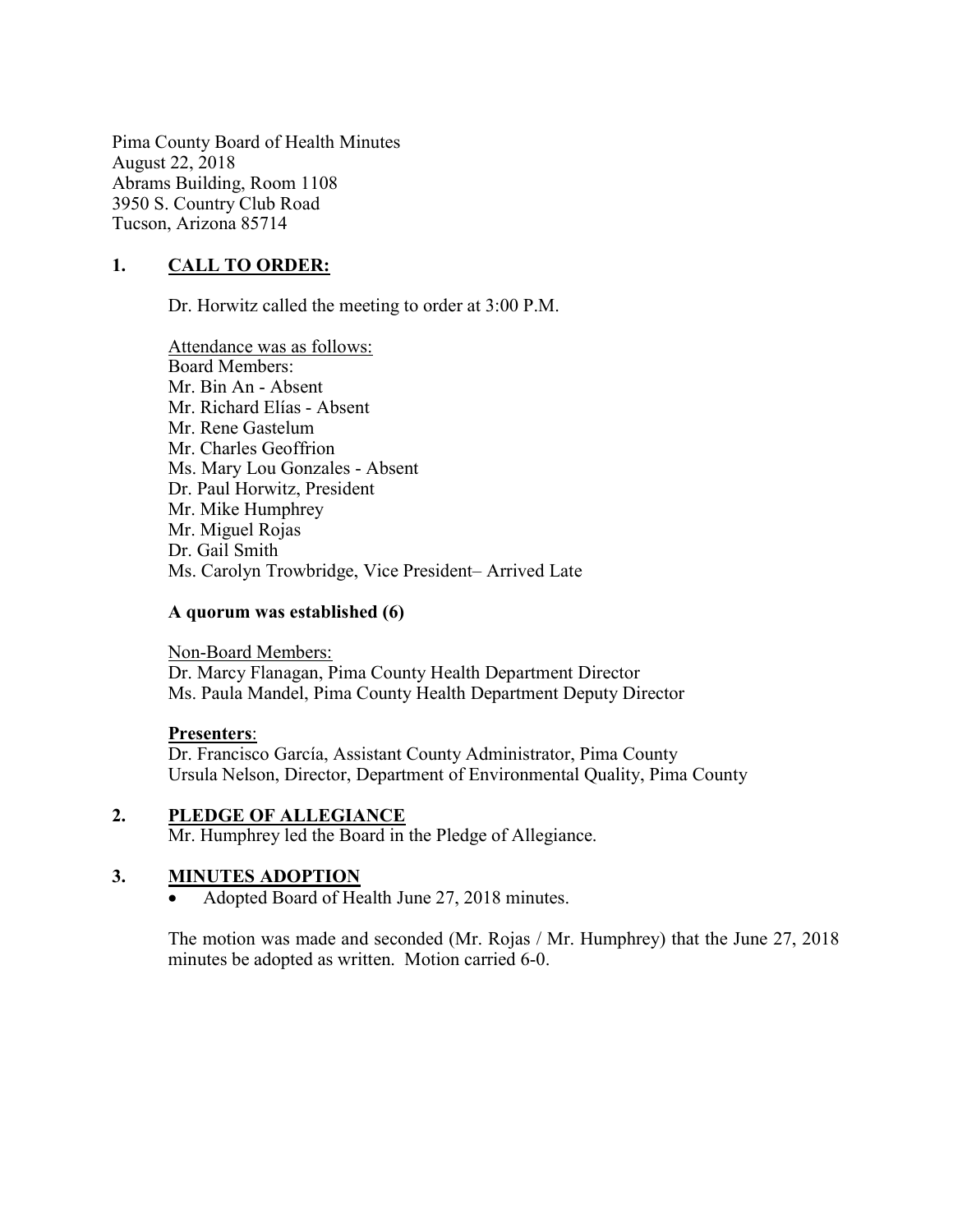Pima County Board of Health Minutes August 22, 2018 Page 2 of 7

### 4. DIRECTOR'S UPDATE

 Dr. Flanagan updated the Board about Vital Records revenue for last fiscal year following the change to the State's electronic health record system (DAVE). Initially there was concern that the implementation of DAVE would result in a reduction in revenue however, the fiscal year ended with \$300,000 above the expected revenue. Dr. Flanagan will continue to monitor and report to the Board.

 Dr. Flanagan reported that the Public Health Emergency Preparedness Program (PHEP) is applying for Project Public Health Ready accreditation. The application will be submitted by August 31, 2018. The PHEP team will give a presentation to the Board about the accreditation process and the benefit to Pima County.

 Dr. Flanagan updated the Board on a measles exposure that occurred in Northern Arizona (Sedona) sometime between August 6, 2018, and August 8, 2018, by an out-ofstate visitor. There are not any cases in Pima County linked to this measles exposure. The State issues alerts to all counties whenever there is this type of exposure and will continue to be monitored. The Board will be updated if the status changes.

# 5. NOMINATIONS OF BOH OFFICERS FOR THE ELECTION BALLOT:

 Dr. Horwitz announced that the BOH Officer elections will be held next month for BOH President and Vice President. Dr. Smith nominated Dr. Horwitz as President. Seconded by Mr. Rojas. Motion carried (6-0). Mr. Humphrey nominated Mr. Geoffrion for Vice President. Seconded by Mr. Rojas. Motion carried (6-0).

## 6. TOBACCO 21:

 Dr. Horwitz introduced Dr. Francisco García who shared some history regarding the T21 initiative and possible strategies for moving forward. In 2013, when Dr. García was the Health Department Director he participated in discussions regarding a licensing initiative that would identify local tobacco vendors, license them to sell tobacco products, and impose penalties if found selling to minors. This proposed licensing initiative was shared with the Chambers of Commerce and other stakeholders to solicit their feedback where it received pushback from the commercial real estate community, grocery store operators, and small operators who voiced concern that the language was restrictive and inconsistent between municipalities and counties. In lieu of a statewide adoption of T21, which is what Hawaii has had success with, Pima County could collaborate with the City of Tucson to develop and adopt a licensing initiative that encompasses a large geographic area representing unincorporated Pima County and the City of Tucson jurisdictions.

If the Board of Health is interested in pursuing the T21 initiative, Dr. García recommends presenting the BOS with a two-step approach. First step is to create a tobacco retail license that includes non-combustible tobacco products because one does not exist today. Second, consider an inspection schedule that would take place twice a year.

Considerations discussed:

• Cost of implementation is estimated to be \$250,000 in order to conduct inspections twice a year.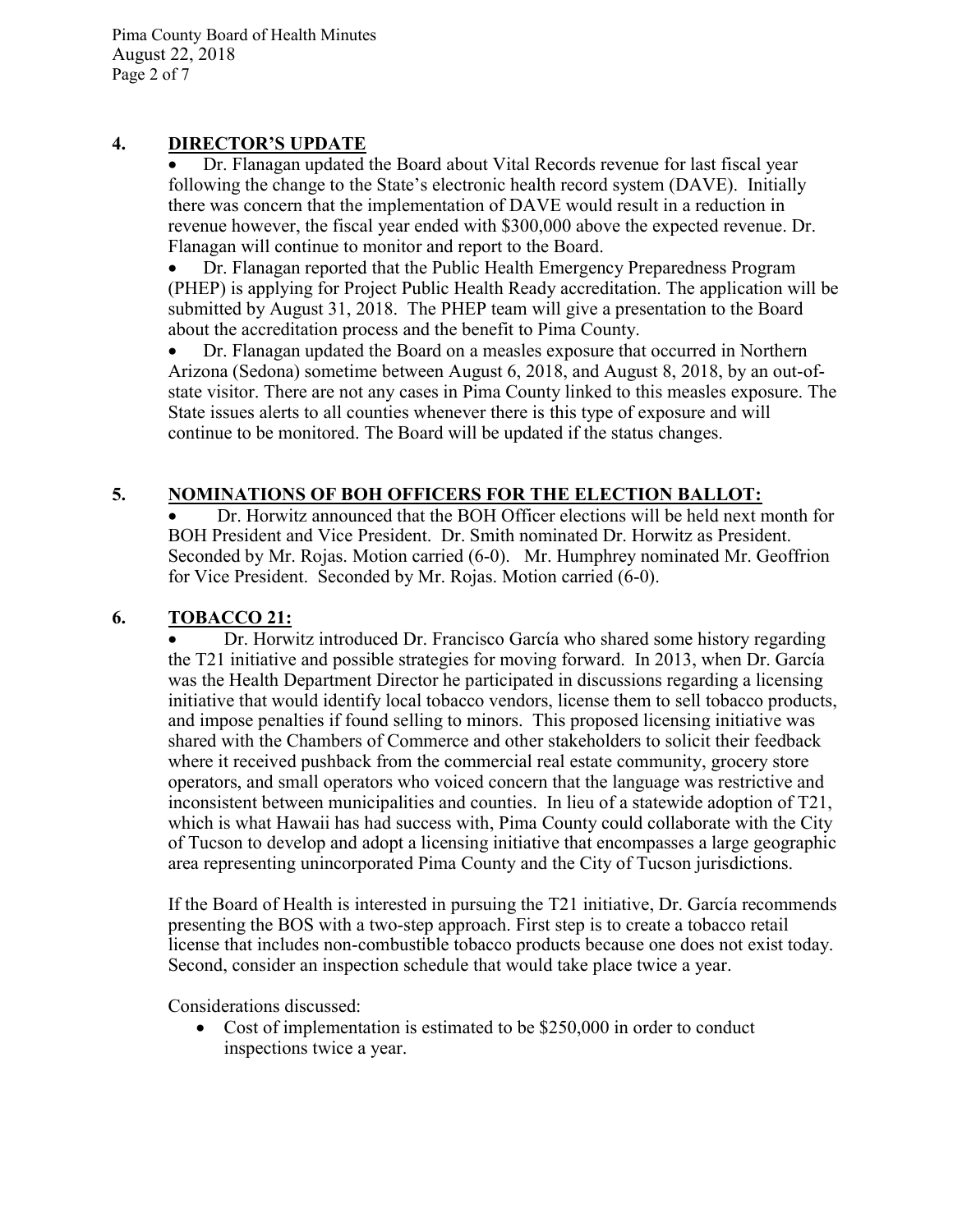- There are approximately 600-750 tobacco retailers within the city limits and does not include those selling nicotine delivery systems. It is difficult to know how many are selling both.
- Tobacco licenses could be made available for businesses when applying for a business license.
- In Arizona, Cottonwood and Douglas are the only two municipalities that have a retail restriction and the local law agencies are responsible for enforcement. They recruit youth to conduct "sting" operations that lead to education and diversion programs and opportunities before imposing fines or penalties.
- If it were decided by the BOS to move forward with T21 initiative, an implementation plan that outlines recommendations and associated costs would be prepared and provided to the Board and BOS.

Board members posed the following questions and considerations:

Mr. Humphry will propose to the BOS a resolution in support of T21 that includes all municipalities within Pima County. He will also work with County staff to identify ways to implement, enforce, and pay for this initiative. This resolution will include all tobacco and nicotine delivery systems as well as combustible tobacco.

Mr. Geoffrion inquired if there is a clear definition that identifies vaping as combustible. Dr. García explained that Smoke Free Arizona Law only applies to combustible tobacco products, those requiring a heat source, which is why it is important to be explicit and recommend the inclusion of nicotine delivery systems in the initiative. Additionally, Mr. Geoffrion inquired if there was data regarding vaping harm to those who are 18. Dr. García informed the Board of a report from National Academy of Science Engineering and Medicine that identifies the impacts of electronic nicotine delivery systems and evidence of substantial harm to those less than 21 years of age.

Mr. Humphrey and Mr. Geoffrion offered to continue to work with PCHD staff and the County Attorney's office to ensure forms of non-combustible nicotine delivery systems such as vaping and Juul are included in the resolution. Dr. García recommended that the Board and advocacy agencies reach out to the BOS to help them understand concerns and issues through the T21 initiative and the benefits to Pima County residents . . Ultimately, if the BOS agrees to move forward with this initiative, they will provide direction to develop the ordinance that creates a licensing regime, determine the age limit, and identify funding for implementation in coordination with Pima County Attorney's Office and the City of Tucson.

Mr. Humphrey submitted a draft of the resolution for the Board prior to being presented to the BOS. and motioned for the draft resolution to be approve (changing the word concludes to predict and changing the number 5 to 6) motion was seconded by Mr. Rojas. Motioned carried 6-0.

# 7. CALL TO AUDIENCE:

 Dr. Horwitz introduced Jeff Van Arsdale, a health and wellness teacher with Empire High School. Several of his students who were in attendance, shared their stories of cigarettes and other forms of nicotine and the negative impacts to the health of their friends and peers. These students have been working with the City of Tucson, and the Vail school district educating their communities of the harmful effects of all forms of nicotine, and the national movement in support of T21.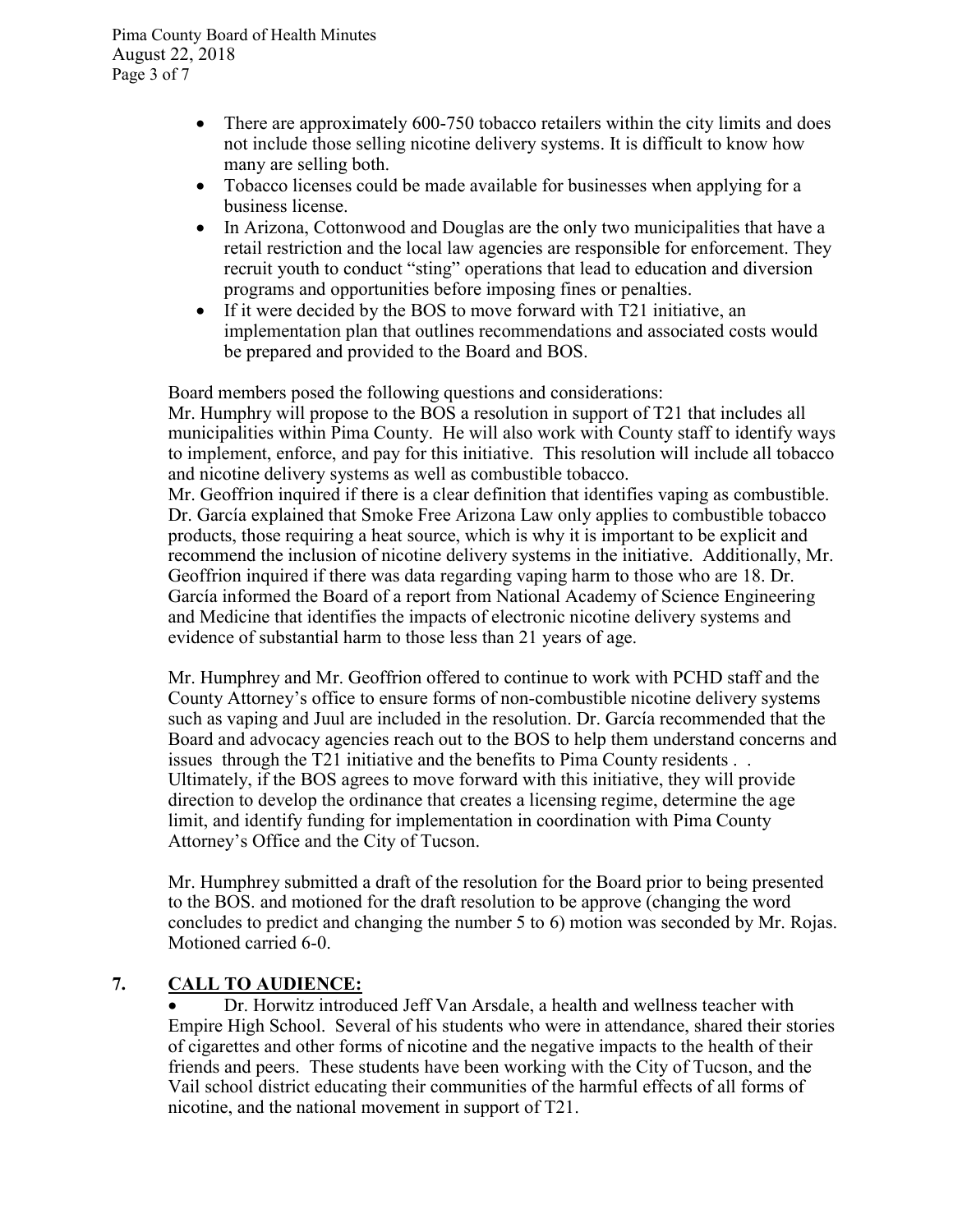Dr. Horwitz introduced Kay Wolferstetter, representing the American Cancer Society, who spoke on the statistics of tobacco products. She reported that 95% of adult smokers try their first cigarette before the age of 21 and in Arizona; \$2.38 billion is spent on health care each year. If additional efforts to combat tobacco use are not introduced it is estimated that 5.6 million of today's youth in the U.S. are at risk to die prematurely from smoking-related illnesses. Ms. Wolferstetter attended the meeting to voice her support of T21.

# 8. EMERGING CONTAMINANTS IN DRINKING WATER

Dr. Horwitz introduced Ursula Nelson, Director for Pima County Department of Environmental Quality (PDEQ) who presented information regarding contaminates found in water wells in Marana and Davis Monthan Air Force Base (DMAFB). PDEQ is the official regulatory enforcement agency for drinking water standards in Pima County and are testing wells in Marana in response to calls from concerned citizens. The contaminates of concern that were identified through testing are Perfluoroalkyls (PFAS) and 1,4 Dioxane and currently there are not any regulatory standards for these compounds in drinking water.

 $\bullet$  . Characteristics of Perfluoroalkyls (PFAS):

- o fluorinated
- o form strong bonds
- o do not breakdown easily
- o are hard to detect
- o has been used worldwide in industry and consumer products
- o is no longer manufactured in the US
- o imported

Health risks for PFAS noted to occur in laboratory animals

- o reproductive
- o developmental
- o liver and kidney
- o immunological effects
- o carcinogenic
- o causes tumors

Characteristics of 1,4 Dioxane

- o is stable and does not breakdown
- o manufactured in the US
- o used in lotions and make up

Health risks for 1,4 Dioxane noted to occur in laboratory animals:

- o a carcinogenic
- o causes tumors

In 2016, the EPA established concentration threshold levels for PFAS and 1,4 Dioxane and continue to assess and adjust threshold level recommendations which has resulted in confusing health messaging. Recently, these two compounds were found to be above the EPAs recommended health advisory level in the Marana water system. The Town of Marana hired Carollo Engineers to evaluate the water to make recommendations for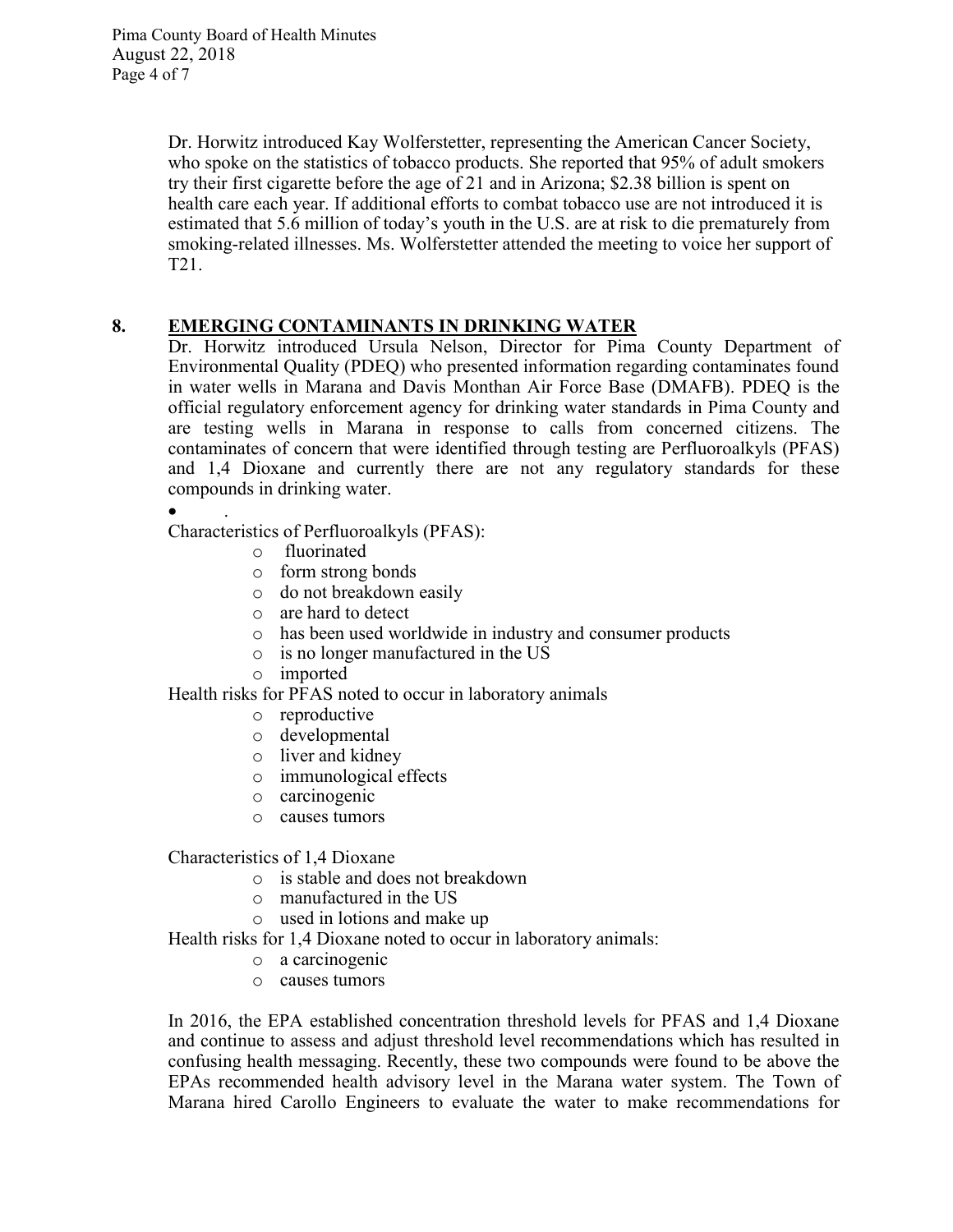removing the compounds. Marana City Council decided to develop a water treatment system,unfortunately, the treatment is expensive and only addresses one of the compounds.

Arizona Department of Environmental Quality (ADEQ) recently analyzed surface and groundwater samples in Pima County Health Department for 1,4 Dioxane and PFAS. The testing was performed along approximately 18 miles of the Santa Cruz River between the Roger Road Reclamation Facility to Marana Road. The second area tested covered approximately 24 miles and included 42 groundwater samples from West Mission Lane to West Grier Road. The testing revealed:

- PFAS was detected in 11 surface water samples and in 30 of the 42 groundwater samples.
- 1,4 Dioxane was detected in 10 of 11 surface water samples and in 8 of 40 groundwater samples.

These results indicate the compounds are quite prevalent and in general they come from unaware industrial sources that are ubiquitous, appearing items such as clothing, cooking surfaces, and other materials.

Dr. Horwitz inquired if reverse osmosis will remove these compounds. Ms. Nelson indicated that water filters and reverse osmosis can reduce exposure.

Ms. Trowbridge voiced concerned regarding evidence of the compounds on DMAFB where historically they have had issues with well water as far back as 1976. Ms. Nelson shared that these compounds are unregulated and PDEQ is not able to take action. The EPA is able to monitor levels using the Unregulated Contaminant Monitoring Program to collect data for contaminant suspected to be present in drinking water. In 1996, the Safe Drinking Water Act was introduced and requires the EPA to issue a new list of 30 unregulated contaminants that are to be monitored in public water systems that provides a means to reduce exposure. Ms. Nelson shared with the Board that due to the lack of these compounds being regulated DEQ is unable take action. It is important to also note that neither bottle water nor private wells are regulated which is a concern.

Pima County DEQ and the Health Department are working together will continue to remain engaged with the federal government, who is in a lead role. Additionally, PCHD and Pima County DEQ will assess available information from a health perspective regarding the potential to reduce exposure with water filters and maintaining them per the manufacturers specifications Dr. Flanagan reported that Pima County representatives have also met with the University of Arizona to collaborate on this issue regarding policy development and will share information with the Board, BOS, and our community leaders as work in this area advances.

# 9. ACCIDENT AND INJURY UPDATE:

 Dr. García presented to the Board a report of accidents and injuries in Pima County that is part of the Community Health Needs Assessment (CHNA) completed in 2016, which evaluates the impact of accidents, and injuries from personal use vehicles, motorcycles, heavy/public transit vehicles, and other/unspecified MODALITIES, in Pima County Health Department. The data relied upon two data sources, the hospital discharge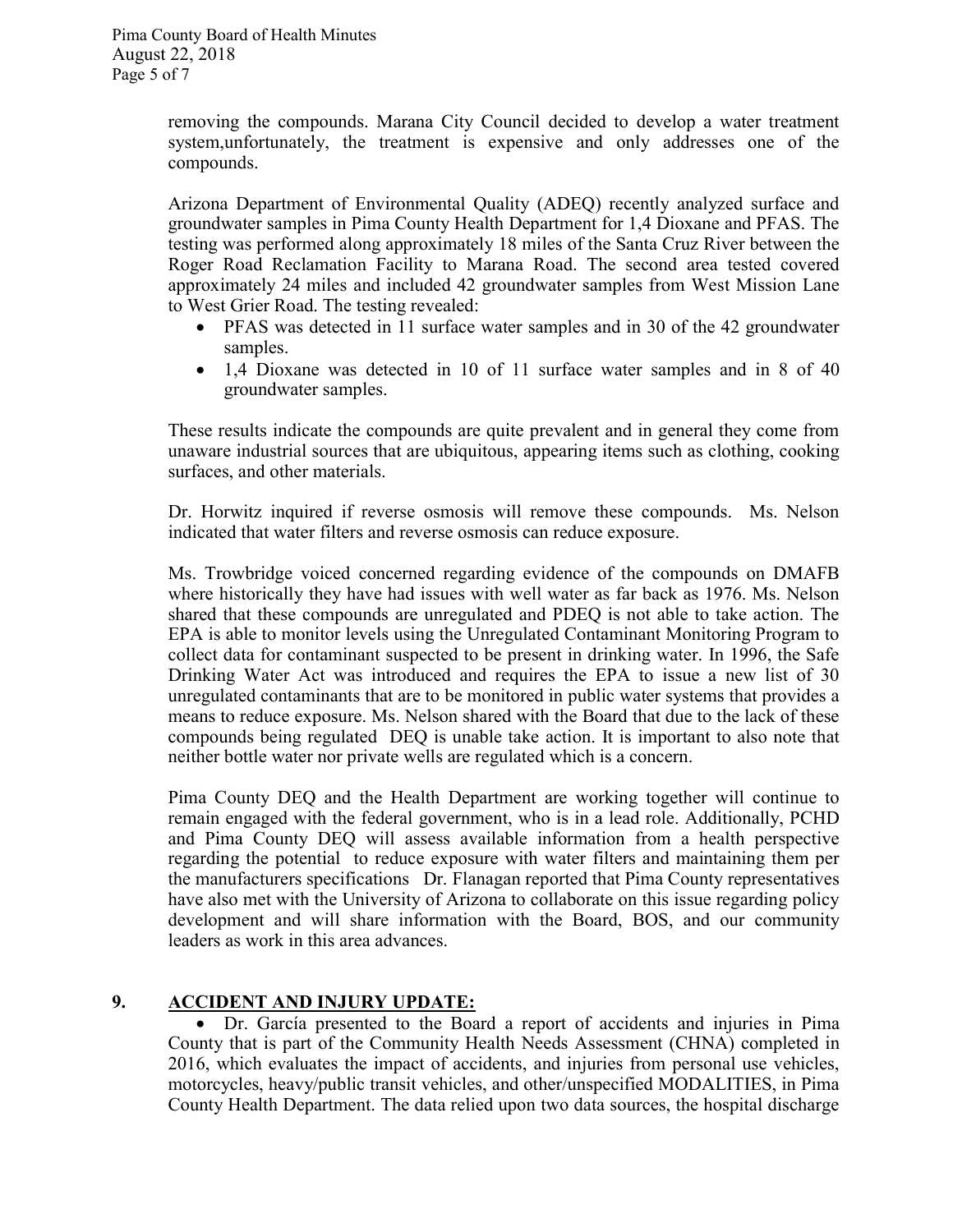database (inpatient and emergency department encounters) and the medical examiner's report (deaths that are sudden, violent, unexpected, unknown). Hospitals and the Office of Medical Examiners (OME) are required to report this information to the State where it is reviewed and analyzed. In 2016, Pima County OME reported over 11,000 deaths included 80% motor vehicle accidents, 17% were due to bicycle or pedestrian injuries. 3% involved a firearm injury.

Hospital encounters related to firearm injuries include 50% due to an assault, 35% due to accidental firearm injuries (which are largely preventable), 7% were due to self-harm. On an epidemiology standpoint these cases are largely male, between 18-24 year old, white and Hispanic. The communities considered hotspots for firearm injuries related to hospitalization are Picture Rocks, Tucson Foothills, Flowing Wells, Tucson South, Drexel Heights, Valencia West and San Xavier. These figures cut across our community and provides a way to strategically adapt prevention approaches. As a trauma facility, Banner Medical Center handles a bulk of injuries related to firearms.. The medical costs associated with firearm injuries are predominately paid with public funds via AHCCCS, Medicare, and Indian Health Services. Less than 15% of these cases have a behavioral health diagnosis.

In 2016, the Medical Examiner reports firearm deaths by intent data with 69 percent being suicide, 28 percent were homicides, and 1% were accidental. This data includes where the death occurred and where the decedent lived. Mr. Humphrey asked for an example of an undetermined intent. Dr. García stated that when the examination is being conducted if it is unknown if the injury was by suicide, accident, or homicide it will be considered an undetermined intent.

Additionally, the Medical Examiner report of accidental death counts enumerated according to type accident and sex of the decedent. In 2016 men were more likely to die. However, as deaths from motor vehicles, motorcycles, and bicycles are more preventable and survivable focusing on prevention policy work could result in better counteraction measures.

Within the 2016 Medical Examiner report of deaths by accident according to type of accident and age group reflects firearm deaths as highest among ages 18-74 and for motor vehicle deaths, the highest occurred among ages 18-24 then again for those age 75 and older.

Due to the sensitivity of accident and injury data it is important that steps are taken to handle it carefully. Dr. García has tasked the Health Department and Office of Medical Examiner to collaborate efforts to develop a report that informs the community of impacts associated with accidents and injuries while also managing the privacy aspect.

Suggestions and considerations from the Board include utilizing census data as well as calculating the economic loss and costs associated by jurisdiction in Pima County. If there is a way to access the data, Dr. García will add this layer of information to an upcoming presentation.

# 10. PACC UPDATE: